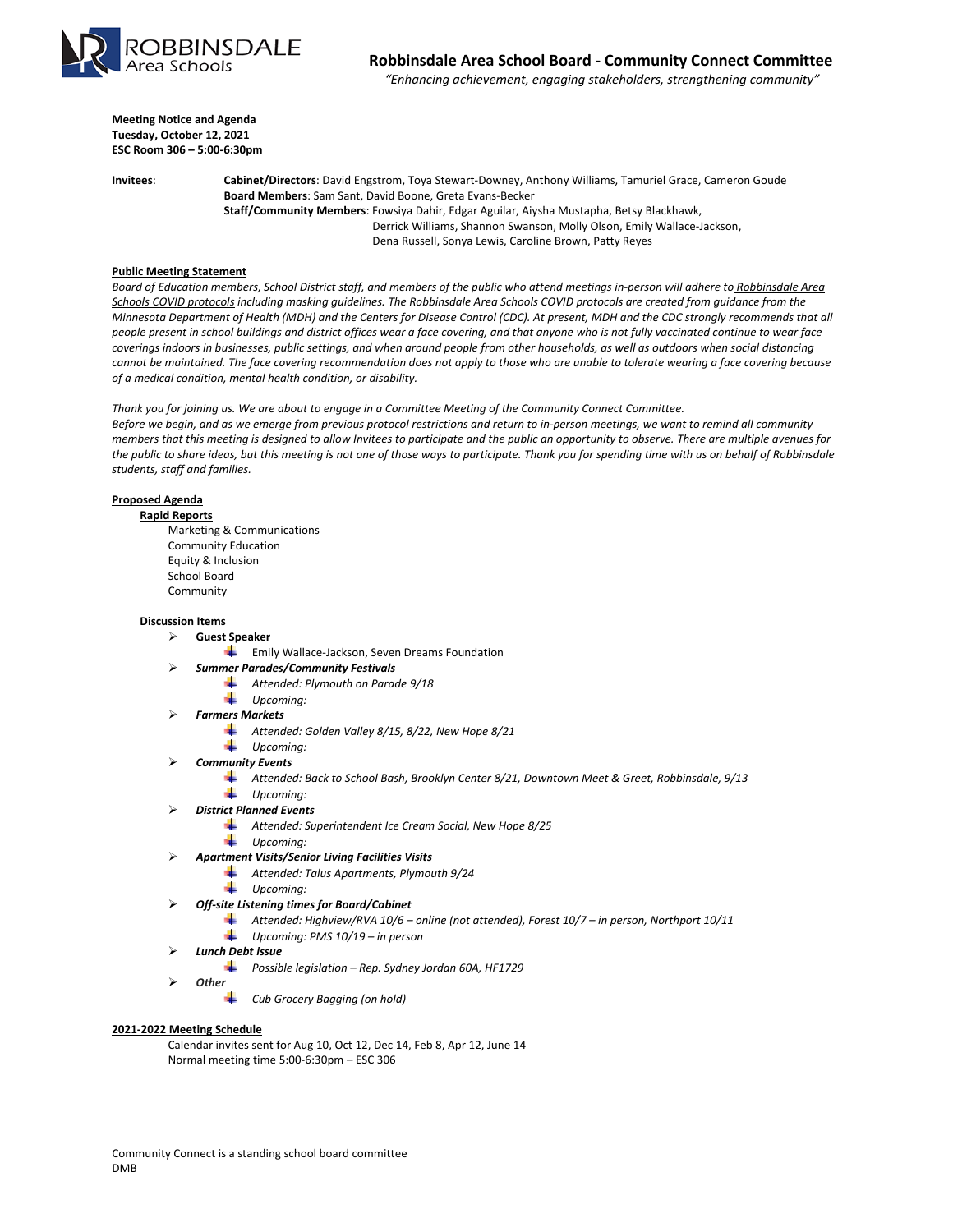

# **Community Connect**

Charge to the Committee

Community Connect is a standing committee of the Robbinsdale Area School District.

The charge of the Community Connect Committee is to recommend to the School Board and district administration involvement in interactions and events that support the **Unified District Vision** (UDV).

Community Connect researches and initiates community conversations that build relationships with targeted audiences to:

- $\triangleright$  Assure student success
- $\triangleright$  Connect with families, parents, and guardians of our students
- $\triangleright$  Foster awareness of the benefits of Pre-12 education
- $\triangleright$  Engage community members such as district residents and businesses
- $\triangleright$  Promote ongoing positive community connections
- $\triangleright$  Foster mutual support between the district and the community it serves
- $\triangleright$  Share key messages of the district

Membership is comprised of school board members, the Marketing and Communications Director, Integration and Equity Program Director, Community Education Director, and up to five community members.

A school board member will be designated as chair, who will prepare an agenda for each meeting based on input from committee members. The chair will be responsible for distributing the agenda and meeting summaries including action items. Meeting materials will be maintained by the School Board Administrative Assistant.

**Unified District Vision** goals to which the charge of the Community Connect Committee is aligned:

- **Goal 1**: Implement Policies and Practices that Open Pathways to Academic Excellence for All Students
- **Goal 3**: Engage Family and Community Members as Partners